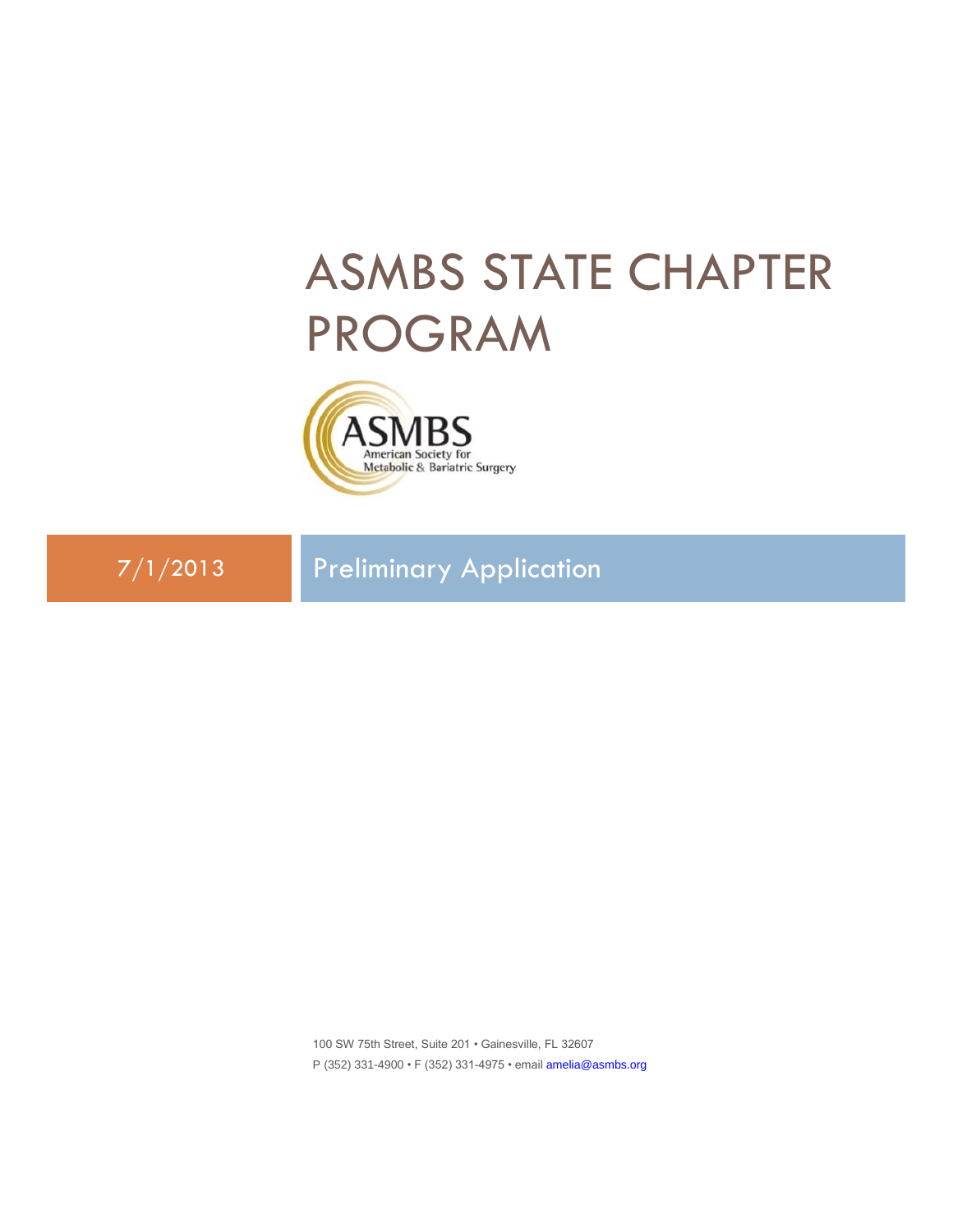## ASMBS State Chapter program

## **P R E L I M I N A RY A P P L I C A T I O N**

## **1. Contact Information for State Chapter**

Please complete this form and fax to: 352-331-4975, or email to: [amelia@asmbs.org](mailto:amelia@asmbs.org) or mail to: ASMBS, 100 SW 75<sup>th</sup> St., Suite 201, Gainesville, FL 32607

Name of state that is requesting to become a State Chapter of the ASMBS

State:

Individual identified to be the **contact person** for the State Chapter

| Name:         |  |  |
|---------------|--|--|
| Title:        |  |  |
| Institution:  |  |  |
| Address:      |  |  |
| City:         |  |  |
| State:        |  |  |
| Telephone:    |  |  |
| Fax:          |  |  |
| <b>Email:</b> |  |  |

Mailing Address for State Chapter

| Name:       |  |  |  |
|-------------|--|--|--|
| Address:    |  |  |  |
| City:       |  |  |  |
| State, Zip: |  |  |  |